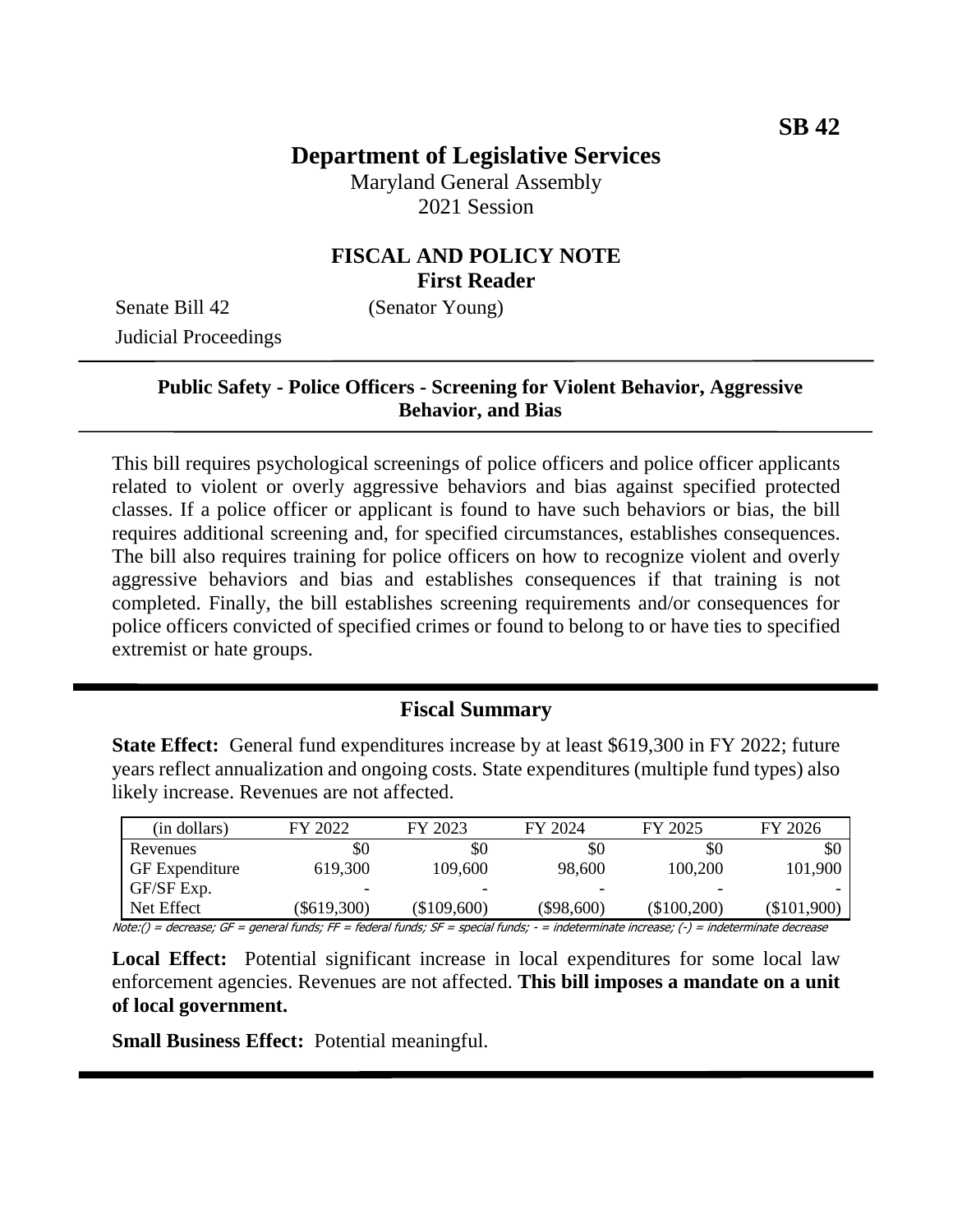# **Analysis**

**Bill Summary:** A law enforcement agency is prohibited from employing an individual as a police officer unless the individual has undergone and achieved a satisfactory result on a psychological screening administered by a licensed psychologist or psychiatrist for the purpose of detecting violent or overly aggressive behaviors and bias based on race, color, religion, ancestry or national origin, sex, age, marital status, sexual orientation, gender identity, disability, or genetic information.

A police officer *applicant* who is found to have violent or overly aggressive behaviors or bias is not eligible to serve as a police officer for a period of one year and must successfully undergo another psychological screening before becoming eligible to work as a police officer.

Every five years, a police officer must undergo the same psychological screening as police officer applicants and achieve a satisfactory result in order to remain eligible to work as a police officer. A police officer who is found to have violent or overly aggressive behaviors or bias must be placed on desk duty and receive counseling. A police officer who fails to achieve a satisfactory result on the required psychological screening within one year after receiving an unsatisfactory result must be dismissed from employment or, if eligible, retired.

Every three years, a police officer must receive training approved by the Maryland Police Training and Standards Commission (MPTSC) on how to recognize violent and overly aggressive behaviors and bias based on race, color, religion, ancestry or national origin, sex, age, marital status, sexual orientation, gender identity, disability, or genetic information. A police officer who does not complete the required training before the end of the three-year period must be removed from street duty until training is successfully completed.

A police officer convicted of a crime based on the use of excessive force or motivated by bias against a protected class must be screened by a licensed psychologist or psychiatrist. If the psychologist or psychiatrist determines that the police officer demonstrates violence, aggression, or bias, the police officer must be removed from street duty or terminated from employment.

A police officer who has been convicted of killing or causing a debilitating injury against another person must be terminated from employment. In addition, a police officer candidate or police officer who is discovered to belong to or have ties to extremist or hate groups, as specified, must be disqualified from becoming a police officer or terminated from employment.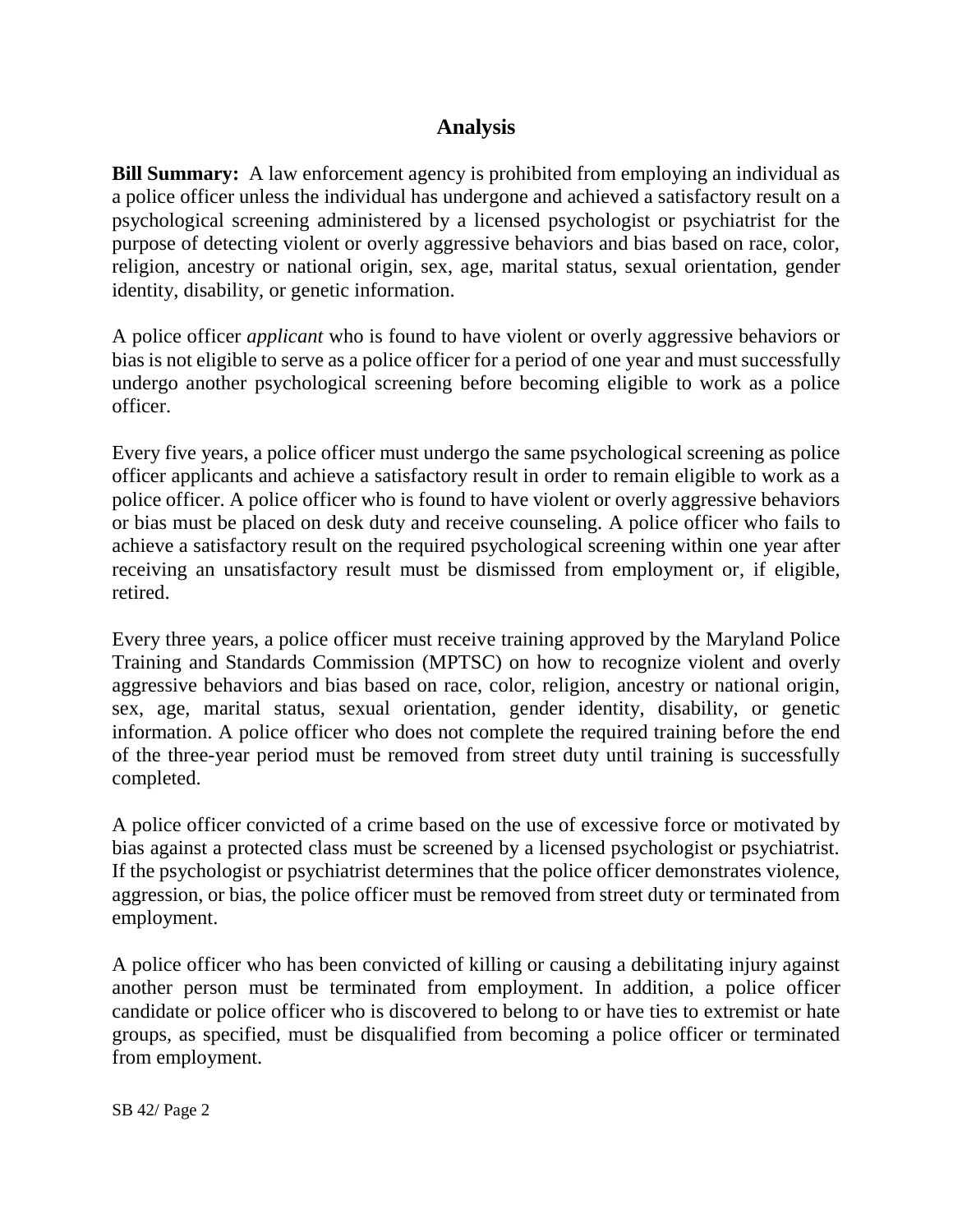# **Current Law:**

#### *Maryland Police Training and Standards Commission*

Chapter 519 of 2016 reconstituted the former Police Training Commission as MPTSC, an independent commission within the Department of Public Safety and Correctional Services (DPSCS). MPTSC operates approved police training schools and prescribes standards for and certifies schools that offer police and security training. In consultation and cooperation with various entities, it also sets minimum qualifications for instructors and certifies qualified instructors for approved training schools.

MPTSC certifies persons as police officers who have met commission standards, including submission to a criminal history records check and a specified psychological consultation. An individual who is not satisfactorily trained in the 12-month probationary period may not be employed as a police officer, and a police officer may not serve after certification has been revoked, suspended, or allowed to lapse.

MPTSC requirements include, among other things, that the curriculum and minimum courses of study include special training, attention to, and study of the application of (1) the contact with and treatment of victims of crimes and delinquent acts and (2) the notices, services, support, and rights available to victims and victims' representatives under State law. These requirements apply to in-service level police training every three years and entrance-level training conducted by the State and each county and municipal police training school.

In addition, MPTSC is required to develop standards for the mandatory psychological consultation with a law enforcement officer who was actively involved in an incident when another person was seriously injured or killed as a result of an accident or a shooting or has returned from combat deployment.

## *Law Enforcement Officers' Bill of Rights*

The Law Enforcement Officers' Bill of Rights (LEOBR) was enacted in 1974 to guarantee police officers specified procedural safeguards in any investigation that could lead to disciplinary action. It extends to police officers of specified State and local agencies but does not extend to any correctional officers in the State. LEOBR extends uniform protections to officers in two major components of the disciplinary process: (1) the conduct of internal investigations of complaints that may lead to a recommendation of disciplinary action against a police officer; and (2) procedures that must be followed once an investigation results in a recommendation that an officer be disciplined. LEOBR requirements are much more restrictive and time consuming than general State personnel requirements under Title 11 of the State Personnel and Pensions Article. For additional

SB 42/ Page 3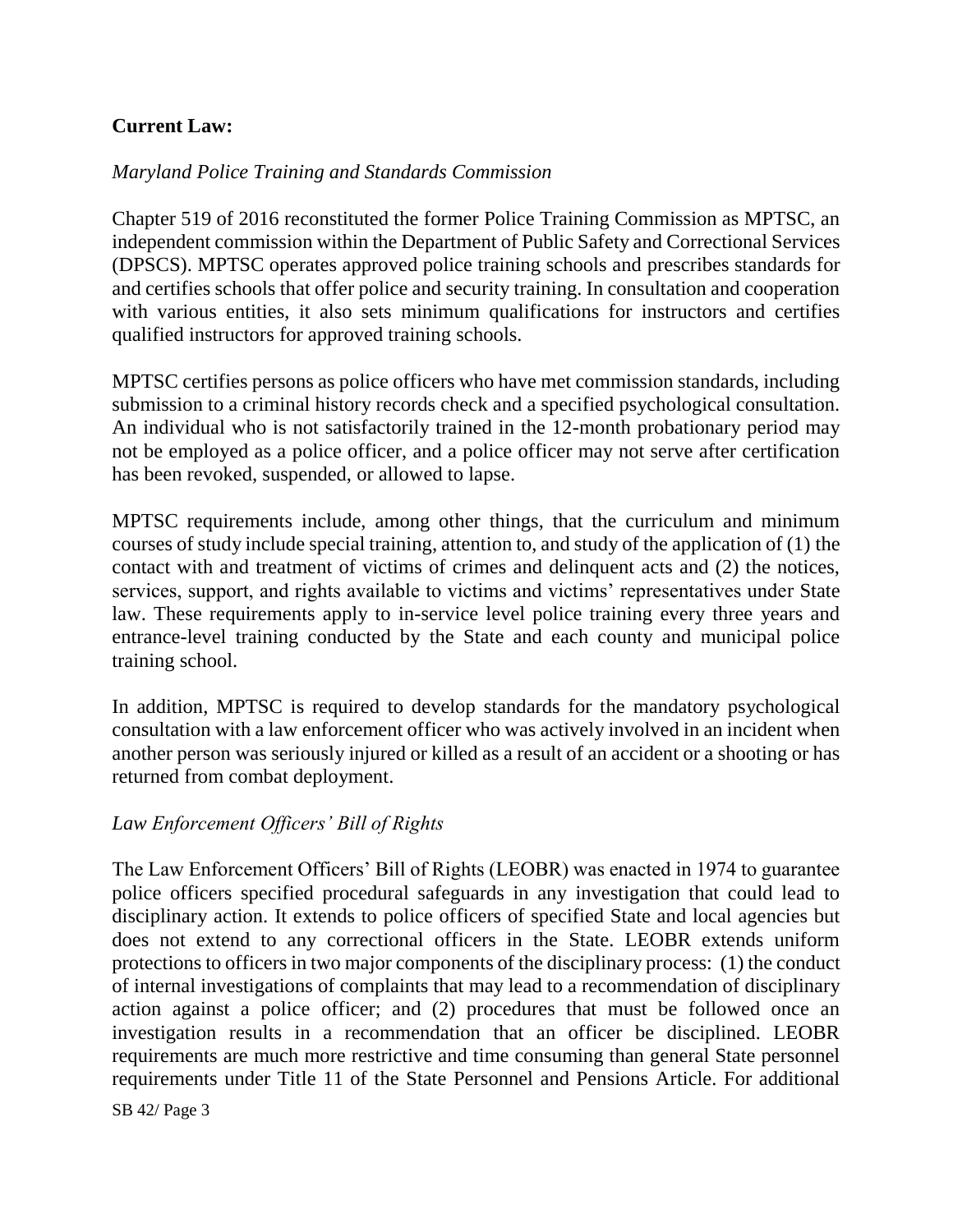# information on LEOBR, see the **Appendix – Law Enforcement Officers' Bill of Rights – Current Law/Background**.

**State Expenditures:** General fund expenditures increase by at least \$619,319 in fiscal 2022, which accounts for the bill's October 1, 2021 effective date. Future year expenditures are annualized and reflect ongoing costs.

## *Department of Public Safety and Correctional Services*

General fund expenditures increase by at least \$124,319 for DPSCS in fiscal 2022, which accounts for the bill's October 1, 2021 effective date. This estimate reflects the cost of hiring one regular part-time (50%) administrator to track the required screenings of law enforcement officers in the State and one contractual full-time researcher for one year to research and develop the required training materials. It includes salaries, fringe benefits, one-time start-up costs, and ongoing operating expenses. It also includes estimated costs for the required psychological screenings of officers within DPSCS (\$350 per officer). DPSCS advises that it currently employs approximately 115 law enforcement officers and processes approximately 30 applicants and new hires annually.

| <b>Regular Position</b>                 | 0.5       |
|-----------------------------------------|-----------|
| <b>Contractual Position</b>             |           |
| Salaries and Fringe Benefits            | \$62,652  |
| <b>Psychological Screenings</b>         | 50,750    |
| <b>Other Operating Expenses</b>         | 10.917    |
| <b>Total FY 2022 DPSCS Expenditures</b> | \$124,319 |

This estimate does not include any health insurance costs that could be incurred for specified contractual employees under the State's implementation of the federal Patient Protection and Affordable Care Act. It also does not include any potential costs related to counseling.

Future year expenditures reflect a full salary with annual increases and employee turnover and ongoing operating expenses.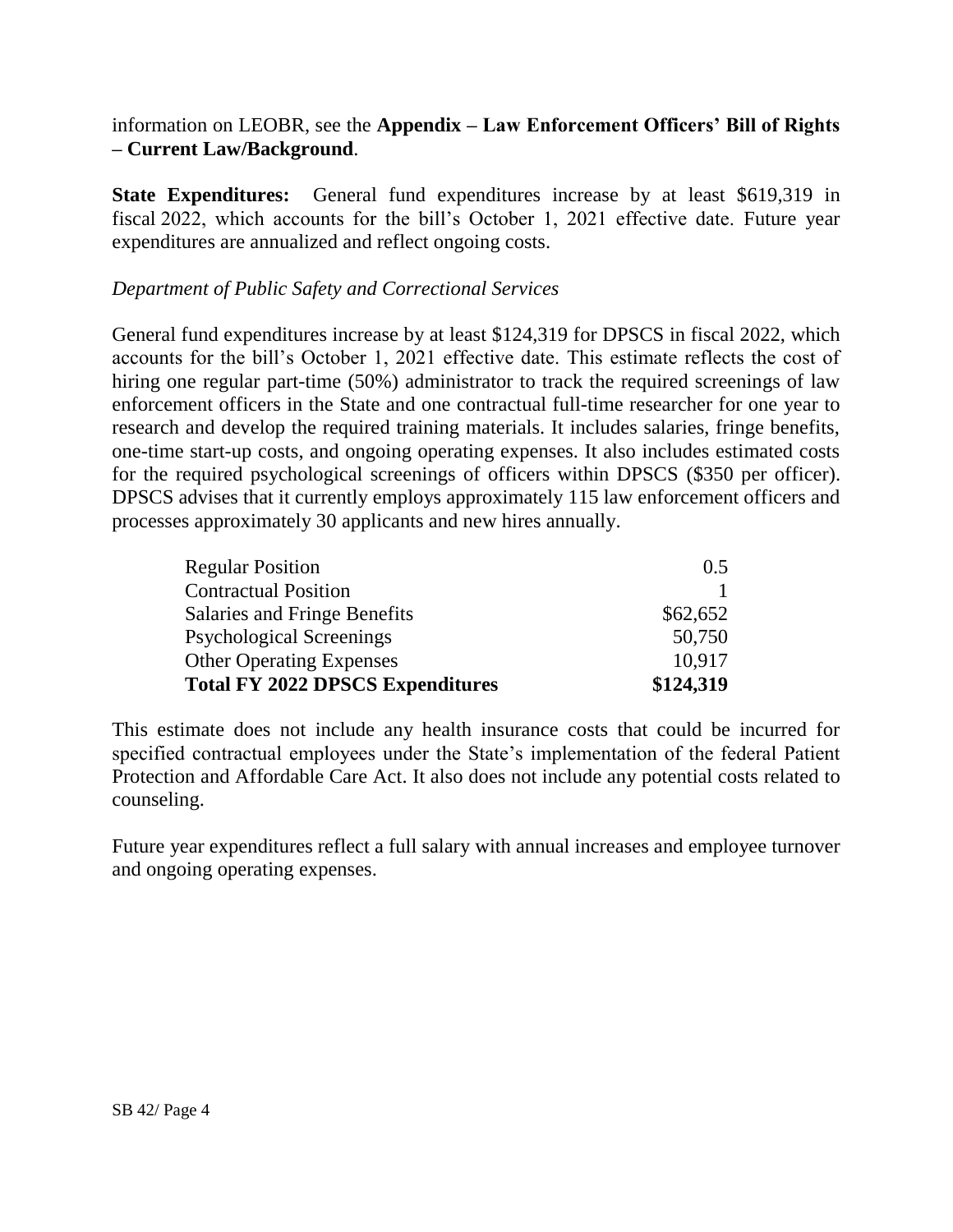#### *Other State Law Enforcement Agencies*

General fund expenditures for DSP increase by \$495,000 in fiscal 2022. This estimate reflects the cost of providing psychological screenings to approximately 1,500 currently employed troopers and approximately 150 new applicants and hires. The cost of each screening is estimated to cost \$300. Future year expenditures, estimated at \$45,000 annually, reflect ongoing costs related to psychological screenings of new applicants and hires. These estimates do not include any potential costs related to counseling.

Other State agencies with law enforcement units are likewise affected. As a result, State expenditures (multiple fund types) increase potentially significantly to conduct the required psychological screenings for police officers and police officer applicants and to provide any required counseling.

This analysis does not take into account any impact on State expenditures that the bill's provisions relating to termination (or accelerated retirement) of police officers may have. Any such impact is speculative and cannot be reliably estimated at this time.

**Local Expenditures:** Similar to the effect on State law enforcement agencies, local expenditures increase, potentially significantly, for local law enforcement agencies to conduct the required screenings of police officers and police officer applicants and provide any required counseling. A survey of local governments gleaned the following information:

- Harford County reports that the county currently employs 300 officers and estimates the cost of each screening at \$175, for an initial cost of \$52,500. The county estimates that 55 applicants go through the application process annually due to turnover.
- Montgomery County advises that the county employs approximately 1,300 officers and estimates the cost of each screening at \$210, for an initial cost of \$273,000. The county advises that it regularly hires new officers but is unable to estimate the number of new hires annually.
- Wicomico County reports that it can implement the bill's requirements with existing resources.

**Small Business Effect:** The bill may have a meaningful positive impact on small businesses to the extent that law enforcement agencies use the services of small business psychologists or psychiatrists for the required screenings.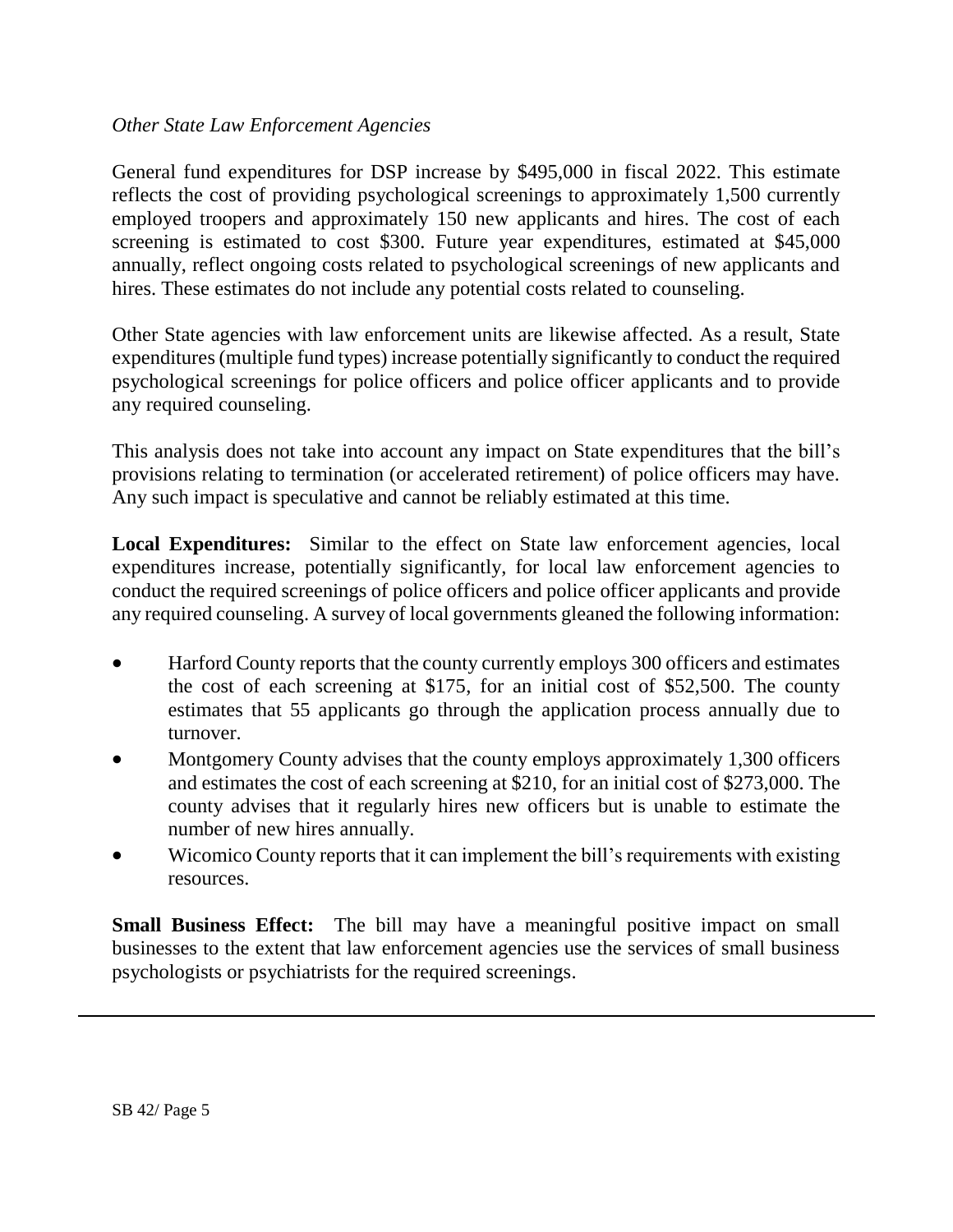# **Additional Information**

**Prior Introductions:** None.

**Designated Cross File:** None.

**Information Source(s):** Harford, Montgomery, and Wicomico counties; Department of Public Safety and Correctional Services; Department of State Police; Department of Legislative Services

**Fiscal Note History:** First Reader - January 19, 2021 rh/lgc

Analysis by: Shirleen M. E. Pilgrim Direct Inquiries to:

(410) 946-5510 (301) 970-5510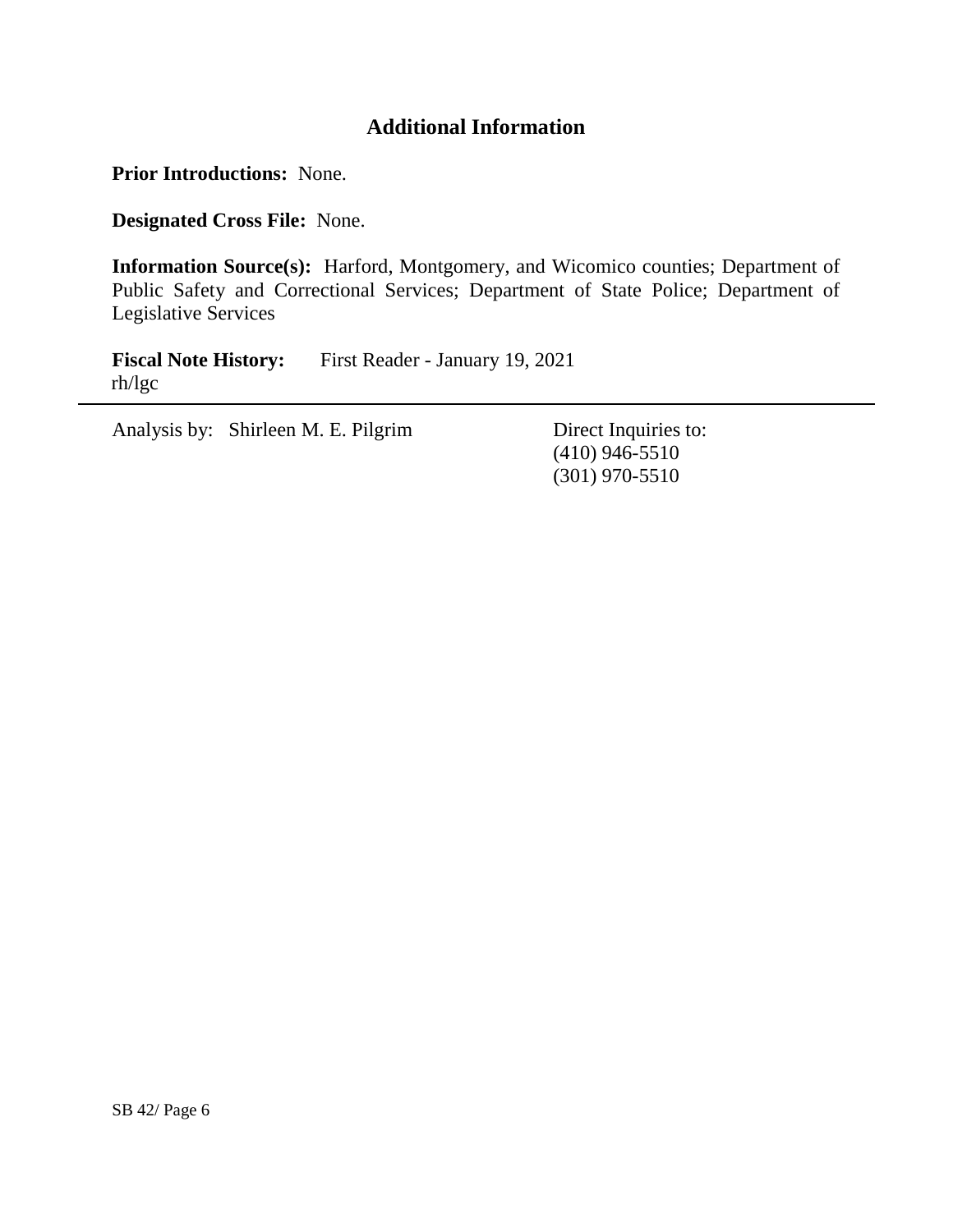# **Appendix Law Enforcement Officers' Bill of Rights – Current Law/Background**

The Law Enforcement Officers' Bill of Rights (LEOBR), Title 3, Subtitle 1 of the Public Safety Article, was enacted in 1974 to guarantee police officers specified procedural safeguards in any investigation that could lead to disciplinary action. It extends to police officers of specified State and local agencies.

# **Investigation of a Complaint**

*Statute of Limitations:* Except for charges that relate to criminal activity or excessive force, the statute of limitations for a law enforcement agency to bring administrative charges against a law enforcement officer is one year after the act that gives rise to the charges comes to the attention of the appropriate law enforcement agency official.

*Procedures:* A complaint against a law enforcement officer alleging brutality in the execution of the officer's duties may not be investigated unless the complaint is signed and sworn to, under penalty of perjury.

If an individual files a complaint alleging brutality within 366 days after the alleged brutality occurred, a law enforcement agency must investigate the matter. There is no time limitation on a law enforcement agency to launch an investigation on its own initiative. The law enforcement officer under investigation must be informed of the name, rank, and command of the law enforcement officer in charge of the investigation, the interrogating officer, and each individual present during an interrogation. Before an interrogation, the law enforcement officer under investigation must be informed in writing of the nature of the investigation. If the officer is under arrest or is likely to be placed under arrest as a result of the interrogation, the officer must be informed completely of all of the officer's rights before the interrogation begins.

Unless the seriousness of the investigation is of a degree that an immediate interrogation is required, the interrogation must be conducted at a reasonable hour, preferably when the officer is on duty. Unless otherwise authorized by the officer under investigation, the interrogation is required to take place (1) at the office of the command of the investigating officer or at the office of the local precinct or police unit in which the incident allegedly occurred, as designated by the investigating officer, or (2) at another reasonable and appropriate place.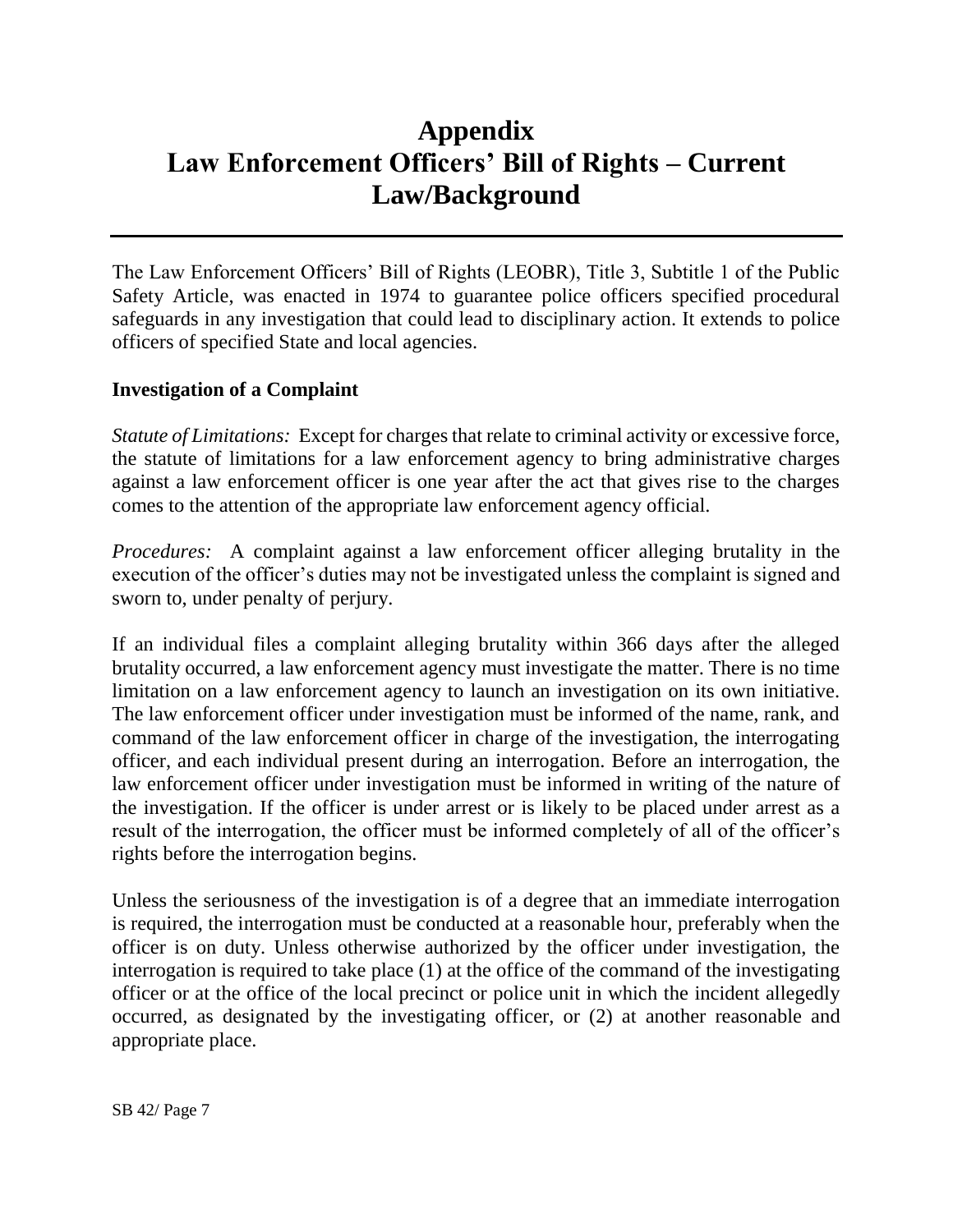The officer under interrogation may not be threatened with transfer, dismissal, or disciplinary action. On request, the officer has the right to be represented by counsel or another responsible representative of the law enforcement officer's choice who must be present and available for consultation at all times during the interrogation. The interrogation must be suspended for a period of up to five business days until representation is obtained. Within that five-business day period, the chief, for good cause shown, may extend the period for obtaining representation. The officer may waive this right to representation.

A complete written, taped, or transcribed record must be kept of the entire interrogation, including all recess periods. Upon completion of the investigation, and on request, a copy of the record of the interrogation must be made available at least 10 days before a hearing.

*Testing:* The law enforcement agency may order the officer to submit to blood alcohol tests; blood, breath, or urine tests for controlled dangerous substances; polygraph examinations; or interrogations that specifically relate to the subject matter of the investigation. The results are not admissible or discoverable in a criminal proceeding against the law enforcement officer. The results of the polygraph examination may be used as evidence in an administrative hearing if the agency and the officer agree to the admission. If the officer refuses to submit to a test, polygraph examination, or interrogation, the agency may commence an action that may lead to a punitive measure as a result of the refusal.

*Investigation File:* Upon completion of an investigation and at least 10 days before a hearing, the officer must be (1) notified of the name of each witness and of each charge and specification against the officer and (2) provided with a copy of the investigatory file and any exculpatory information, if the law enforcement officer and the law enforcement officer's representative agree to execute a specified confidentiality agreement. The law enforcement officer must pay a reasonable charge for the cost of reproducing the material.

The law enforcement agency may exclude from the exculpatory information provided to a law enforcement officer (1) the identity of confidential sources; (2) nonexculpatory information; and (3) recommendations as to charges, disposition, or punishment. The agency may not insert adverse material into a file of the officer, except the file of the internal investigation or the intelligence division, unless the officer has an opportunity to review, sign, receive a copy of, and comment in writing on the adverse material. The law enforcement officer may waive this right.

## **Procedures Following Recommendation for Discipline**

SB 42/ Page 8 *Hearing Board Formation:* If the investigation or interrogation of a law enforcement officer results in a recommendation of demotion, dismissal, transfer, loss of pay,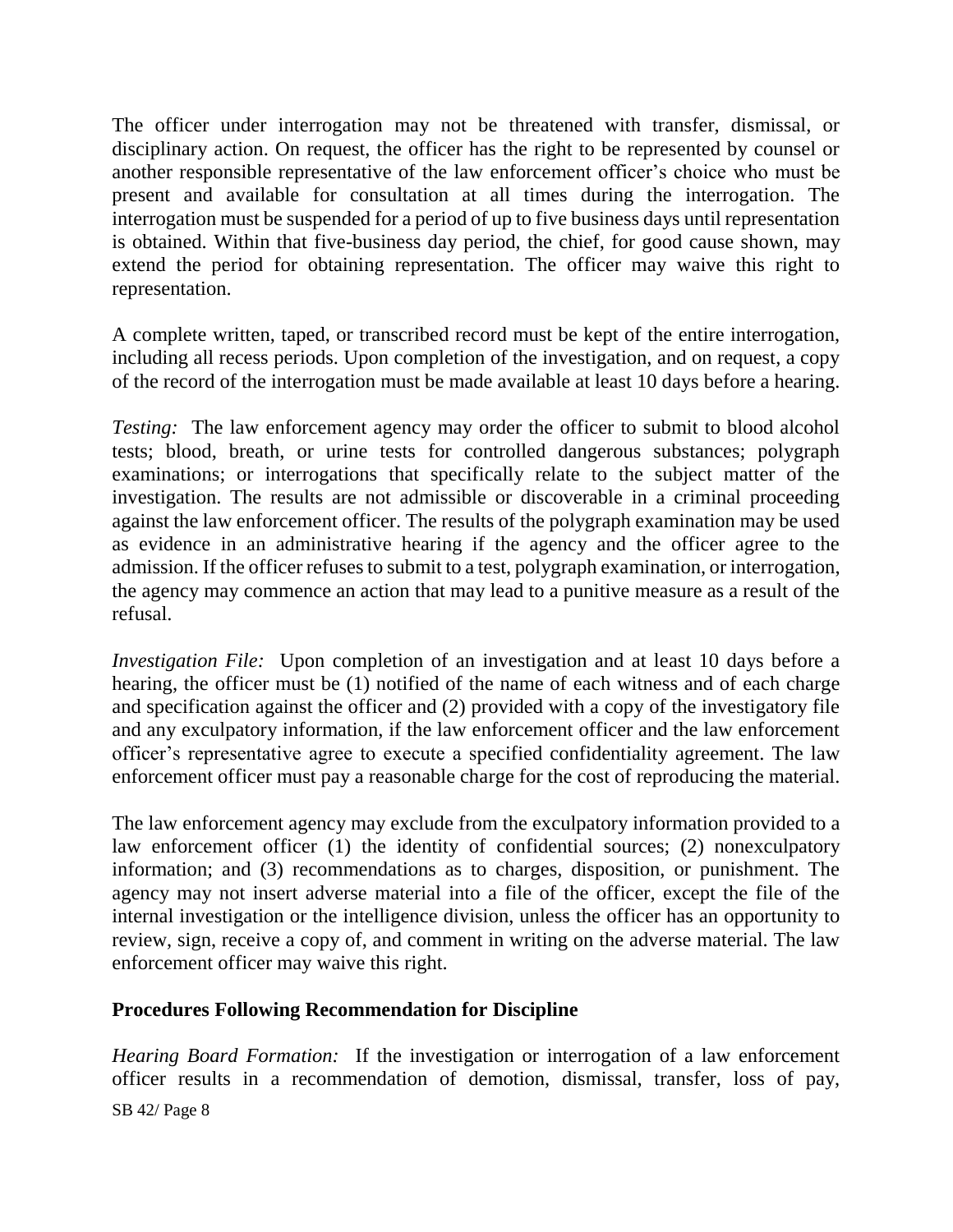reassignment, or similar action that is considered punitive, the law enforcement officer is entitled to a hearing on the issues by a hearing board to contest the agency's action. A law enforcement officer who has been convicted of a felony is not entitled to a hearing.

The law enforcement agency must give notice to the officer of the right to a hearing by a hearing board, which includes the time and place of the hearing and the issues involved. The hearing must be open to the public unless the chief finds a hearing must be closed for good cause, including to protect a confidential informant, an undercover officer, or a child witness.

A hearing board must consist of at least three voting members who are appointed by the chief and chosen from law enforcement officers within that law enforcement agency or another law enforcement agency and have had no part in the investigation or interrogation. At least one member of the hearing board must be of the same rank as the law enforcement officer against whom the complaint is filed.

A chief may appoint, as a nonvoting member of the hearing board, one member of the public who has received training administered by the Maryland Police Training and Standards Commission (MPTSC) on LEOBR and matters relating to police procedures. If authorized by local law, the hearing board may include up to two nonvoting or voting members of the public who have received training by MPTSC on LEOBR and matters relating to police procedures. At The Johns Hopkins University, if authorized by local law, a hearing board *must* include two voting members of the public who have received training administered by MPTSC on LEOBR and matters relating to police procedures.

*Alternative Hearing Board:* A law enforcement agency or the agency's superior governmental authority that has recognized and certified an exclusive collective bargaining representative may negotiate with the representative an alternative method of forming a hearing board. Subject to certain requirements, a law enforcement officer may elect the alternative hearing method of forming a hearing board.

*Subpoenas:* In connection with a disciplinary hearing, the chief or hearing board may issue subpoenas to compel the attendance and testimony of witnesses and the production of books, papers, records, and documents as relevant or necessary.

*Hearing Board Procedures:* The hearing board must give the law enforcement agency and law enforcement officer ample opportunity to present evidence and argument about the issues involved. Each party may be represented by counsel, has the right to cross-examine witnesses who testify, and may submit rebuttal evidence. The standard of proof in a hearing before a board is preponderance of the evidence. An official record, including testimony and exhibits, must be kept of the hearing.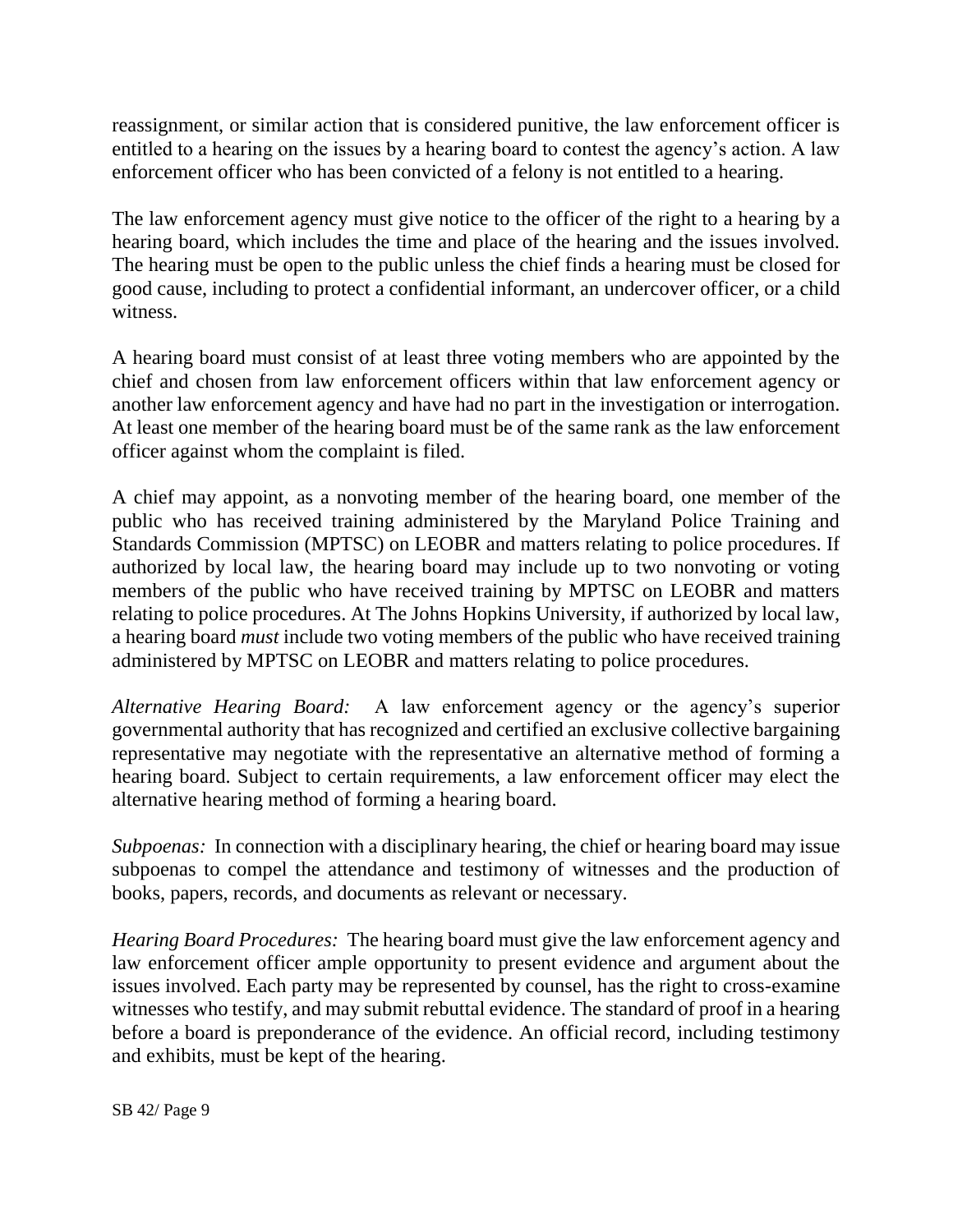*Disposition:* After a disciplinary hearing and a finding of guilt, the hearing board may recommend the discipline it considers appropriate under the circumstances, including demotion, dismissal, transfer, loss of pay, reassignment, or other similar actions that is considered punitive. The decision, order, or action taken as a result of a hearing must be in writing and accompanied by findings of fact, including a concise statement on each issue in the case.

The decision of the hearing board as to finding of fact and any discipline is final if (1) a chief is an eyewitness to the incident or (2) a law enforcement agency or the agency's superior governmental authority has agreed with an exclusive collective bargaining representative that the decision is final. The decision of the hearing board may then be appealed.

Within 30 days after receipt of the recommendations of the hearing board, the chief must review the findings, conclusions, and recommendations of the hearing board and issue a final order. If the agency or the agency's superior governmental authority has *not* agreed with an exclusive collective bargaining representative that the hearing board decision is final, the discipline issued by the chief under the final order may, under certain circumstances, diverge from the discipline recommended by the hearing board. The final order may be appealed to the circuit court.

*Expungement:* On written request, a law enforcement officer may have expunged from any file the record of a formal complaint if at least three years have passed since the final disposition by the law enforcement agency or hearing board and (1) the law enforcement agency that investigated the complaint exonerated the law enforcement officer of all charges in the complaint or determined that the charges were unsustained or unfounded or (2) a hearing board acquitted the law enforcement officer, dismissed the action, or made a finding of not guilty. Evidence of a formal complaint against a law enforcement officer is not admissible in an administrative or judicial proceeding if the officer is eligible for expungement of the formal complaint.

*Summary Punishment:* Summary punishment may be imposed for minor violations of law enforcement agency rules and regulations if the facts that constitute the minor violation are not in dispute, the law enforcement officer waives the hearing provided under LEOBR, and the law enforcement officer accepts the punishment imposed by the highest ranking law enforcement officer, or individual acting in that capacity, of the unit to which the law enforcement officer is attached. Summary punishment may not exceed suspension of three days without pay or a fine of \$150.

*Suspension of Police Powers:* The chief may impose emergency suspension with pay if it appears that the action is in the best interest of the public and the law enforcement agency. If the law enforcement officer is suspended with pay, the chief may suspend the police

SB 42/ Page 10